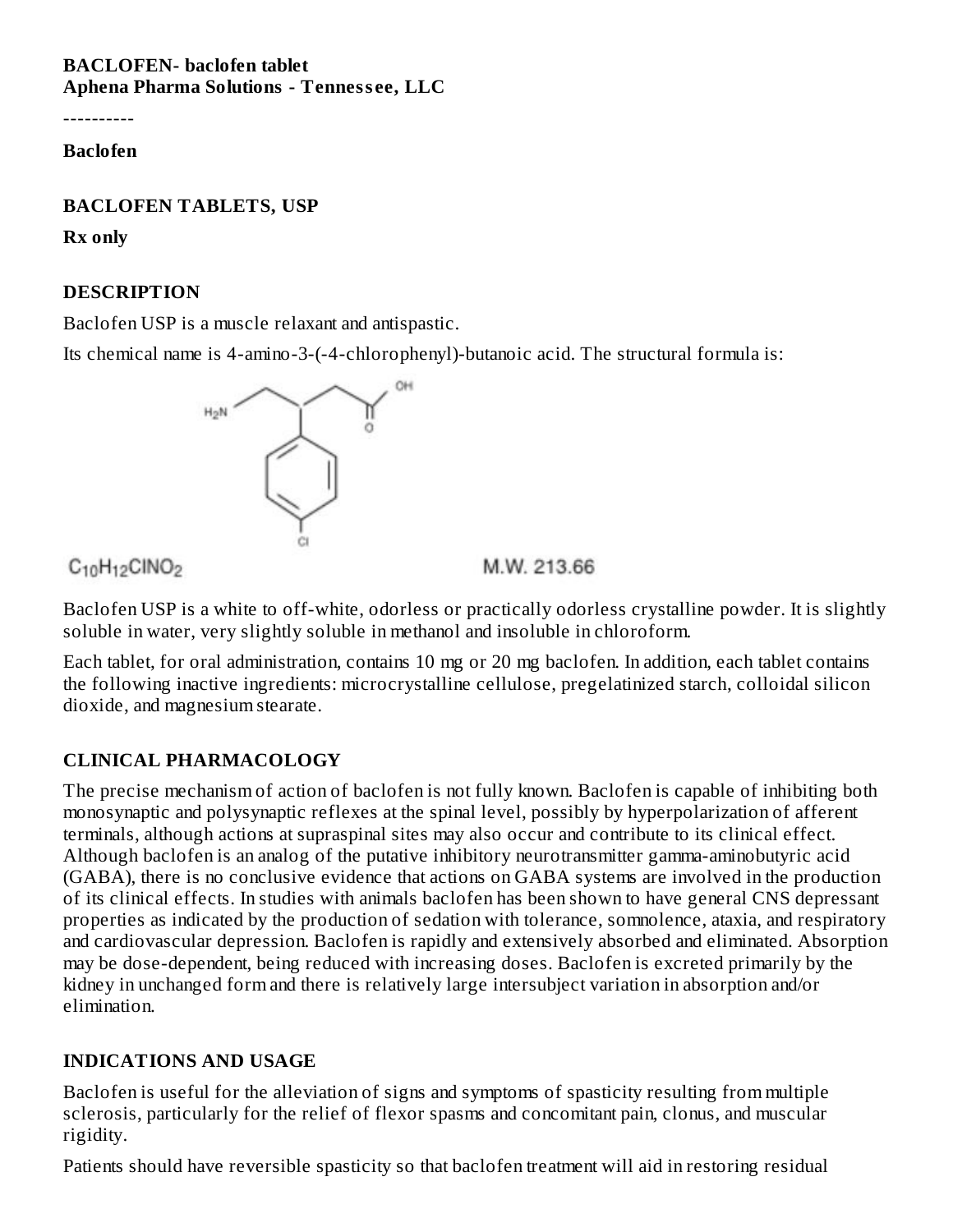function.

Baclofen may also be of some value in patients with spinal cord injuries and other spinal cord diseases.

Baclofen is not indicated in the treatment of skeletal muscle spasm resulting from rheumatic disorders.

The efficacy of baclofen in stroke, cerebral palsy, and Parkinson's disease has not been established and, therefore, it is not recommended for these conditions.

#### **CONTRAINDICATIONS**

Hypersensitivity to baclofen.

## **WARNINGS**

a. Neonatal Withdrawal Symptoms: Withdrawal symptoms have been reported starting hours to days after delivery in neonates whose mothers were treated with oral baclofen throughout pregnancy. The symptoms of withdrawal in these infants have included increased muscle tone, tremor, jitteriness, and

seizure. If the potential benefit justifies the potential risk to the fetus and oral baclofen is continued

during pregnancy, gradually reduce the dose and discontinue baclofen before delivery. If slow

withdrawal is not feasible, advise the parents or caregivers of the potential for neonatal withdrawal."

b. Abrupt Drug Withdrawal: Hallucinations and seizures have occurred on abrupt withdrawal of baclofen. Therefore, except for serious adverse reactions, the dose should be reduced slowly when the drug is discontinued.

c. Impaired Renal Function: Because baclofen is primarily excreted unchanged through the kidneys, it should be given with caution, and it may be necessary to reduce the dosage.

d. Stroke: Baclofen has not significantly benefited patients with stroke. These patients have also shown poor tolerability to the drug.

e. Pregnancy: Baclofen has been shown to increase the incidence of omphaloceles (ventral hernias) in fetuses of rats given approximately 13 times the maximum dose recommended for human use, at a dose which caused significant reductions in food intake and weight gain in dams. This abnormality was not seen in mice or rabbits.

There was also an increased incidence of incomplete sternebral ossification in fetuses of rats given approximately 13 times the maximum recommended human dose, and an increased incidence of unossified phalangeal nuclei of forelimbs and hindlimbs in fetuses of rabbits given approximately 7 times the maximum recommended human dose. In mice, no teratogenic effects were observed, although reductions in mean fetal weight with consequent delays in skeletal ossification were present when dams were given 17 and 34 times the human daily dose. There are no studies in pregnant women. Baclofen should be used during pregnancy only if the benefit clearly justifies the potential risk to the fetus.

## **PRECAUTIONS**

Because of the possibility of sedation, patients should be cautioned regarding the operation of automobiles or other dangerous machinery, and activities made hazardous by decreased alertness. Patients should also be cautioned that the central nervous system effects of baclofen may be additive to those of alcohol and other CNS depressants.

Baclofen should be used with caution where spasticity is utilized to sustain upright posture and balance in locomotion or whenever spasticity is utilized to obtain increased function.

In patients with epilepsy, the clinical state and electroencephalogram should be monitored at regular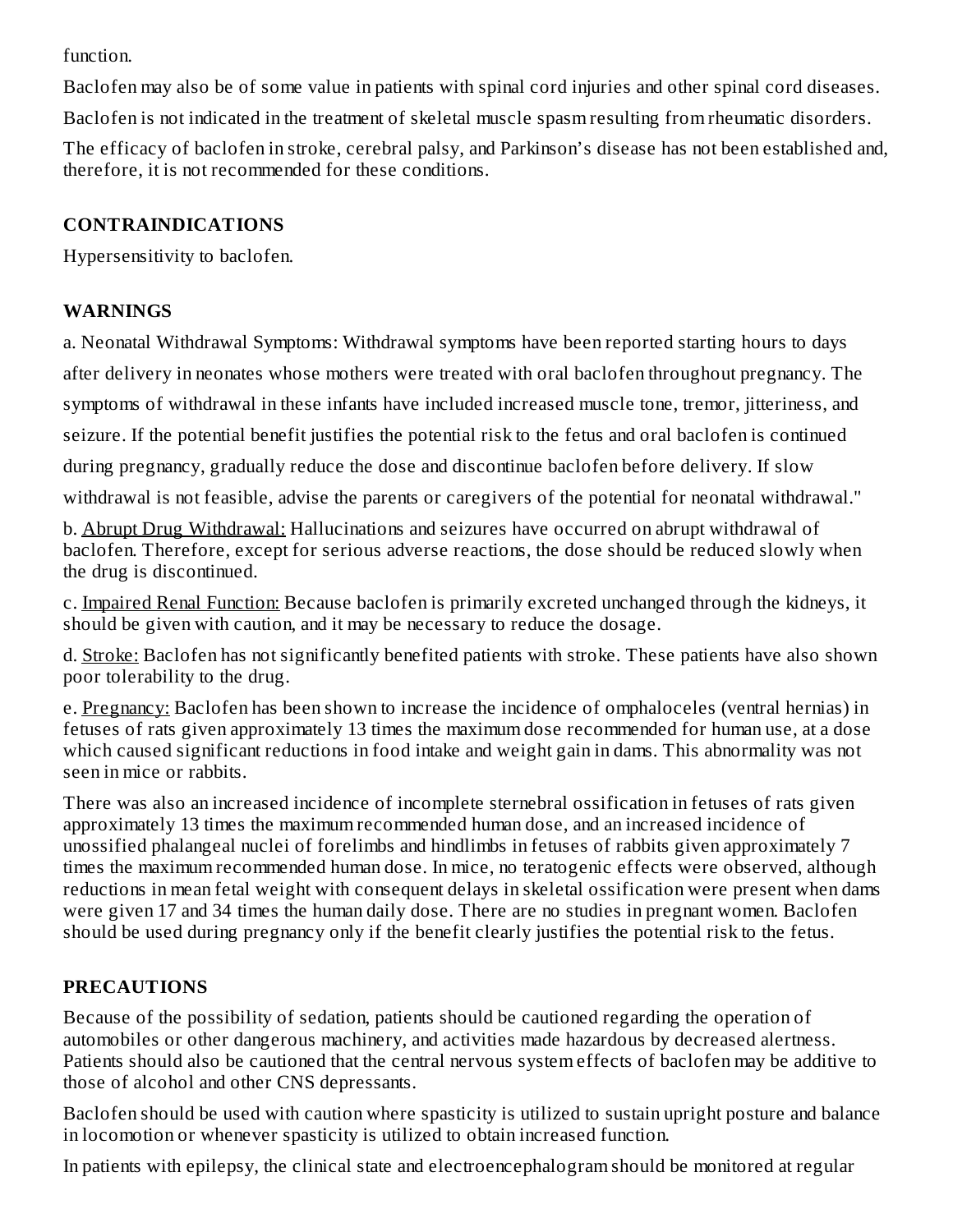intervals, since deterioration in seizure control and EEG have been reported occasionally in patients taking baclofen.

It is not known whether this drug is excreted in human milk. As a general rule, nursing should not be undertaken while a patient is on a drug since many drugs are excreted in human milk.

A dose-related increase in incidence of ovarian cysts and a less marked increase in enlarged and/or hemorrhagic adrenal glands was observed in female rats treated chronically with baclofen.

Ovarian cysts have been found by palpation in about 4% of the multiple sclerosis patients that were treated with baclofen for up to one year. In most cases these cysts disappeared spontaneously while patients continued to receive the drug. Ovarian cysts are estimated to occur spontaneously in approximately 1% to 5% of the normal female population.

## **Pediatric Us e**

Safety and effectiveness in pediatric patients below the age of 12 years have not been established.

## **ADVERSE REACTIONS**

The most common is transient drowsiness (10 to 63%). In one controlled study of 175 patients, transient drowsiness was observed in 63% of those receiving baclofen compared to 36% of those in the placebo group. Other common adverse reactions are dizziness (5 to 15%), weakness (5 to 15%) and fatigue (2 to 4%).

Others reported:

Neuropsychiatric: Confusion (1 to 11%), headache (4 to 8%), insomnia (2 to 7%); and rarely, euphoria, excitement, depression, hallucinations, paresthesia, muscle pain, tinnitus, slurred speech, coordination disorder, tremor, rigidity, dystonia, ataxia, blurred vision, nystagmus, strabismus, miosis, mydriasis, diplopia, dysarthria, epileptic seizure.

Cardiovascular: Hypotension (0 to 9%). Rare instances of dyspnea, palpitation, chest pain, syncope.

Gastrointestinal: Nausea (4 to 12%), constipation (2 to 6%); and rarely, dry mouth, anorexia, taste disorder, abdominal pain, vomiting, diarrhea, and positive test for occult blood in stool.

Genitourinary: Urinary frequency (2 to 6%); and rarely, enuresis, urinary retention, dysuria, impotence, inability to ejaculate, nocturia, hematuria.

Other: Instances of rash, pruritus, ankle edema, excessive perspiration, weight gain, nasal congestion.

Some of the CNS and genitourinary symptoms may be related to the underlying disease rather than to drug therapy. The following laboratory tests have been found to be abnormal in a few patients receiving baclofen: increased SGOT, elevated alkaline phosphatase, and elevation of blood sugar.

#### **OVERDOSAGE**

Signs and Symptoms: Vomiting, muscular hypotonia, drowsiness, accommodation disorders, coma, respiratory depression and seizures.

Treatment: In the alert patient, empty the stomach promptly by induced emesis followed by lavage. In the obtunded patient, secure the airway with a cuffed endotracheal tube before beginning lavage (do not induce emesis). Maintain adequate respiratory exchange, do not use respiratory stimulants.

## **DOSAGE AND ADMINISTRATION**

The determination of optimal dosage requires individual titration. Start therapy at a low dosage and increase gradually until optimum effect is achieved (usually between 40 to 80 mg daily).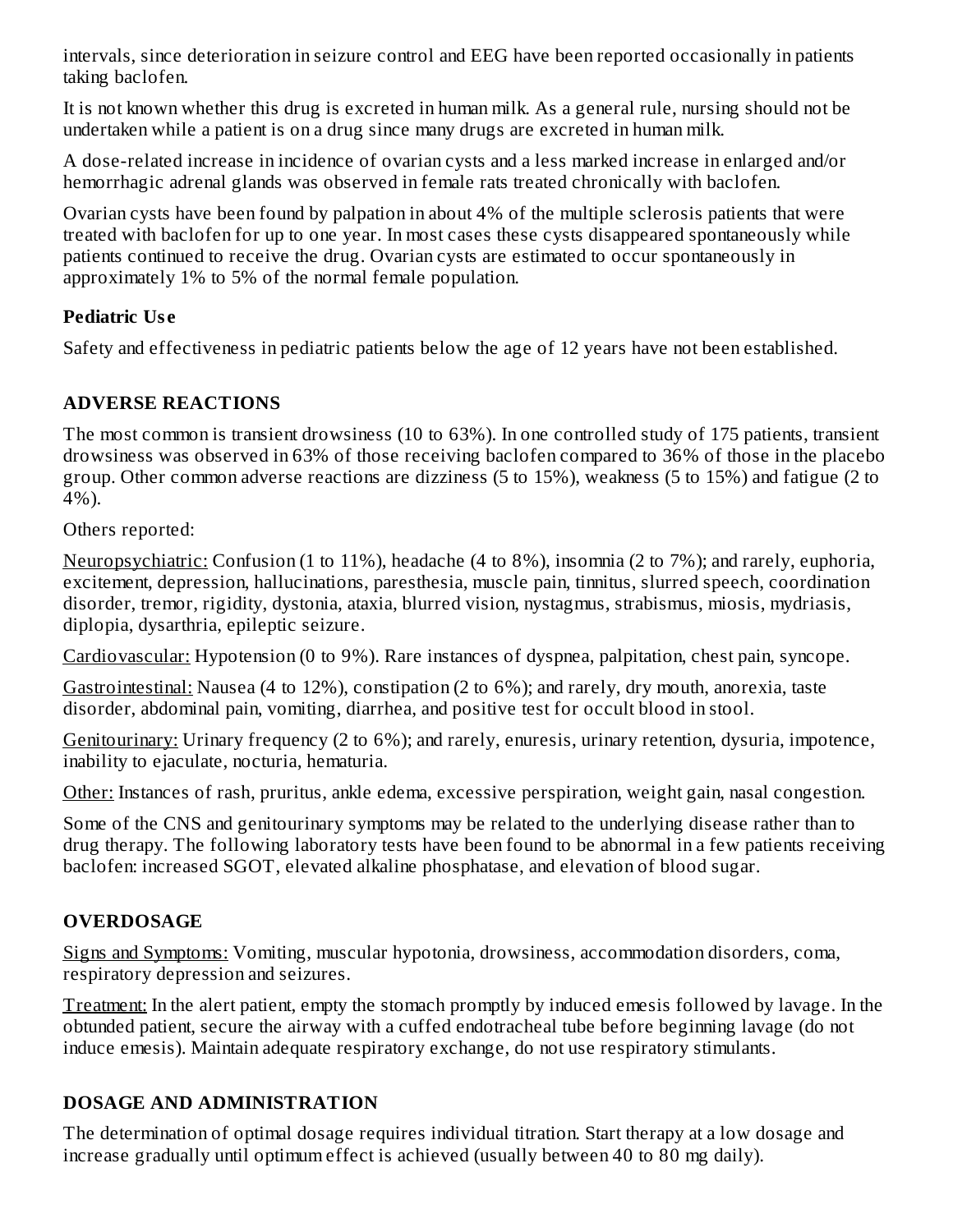The following dosage titration schedule is suggested:

5 mg t.i.d. for 3 days

10 mg t.i.d. for 3 days

15 mg t.i.d. for 3 days

20 mg t.i.d. for 3 days

Thereafter additional increases may be necessary but the total daily dose should not exceed a maximum of 80 mg daily (20 mg q.i.d.).

The lowest dose compatible with an optimal response is recommended. If benefits are not evident after a reasonable trial period, patients should be slowly withdrawn from the drug (see **WARNINGS, Abrupt Drug Withdrawal**).

# **HOW SUPPLIED**

Baclofen Tablets, USP, 10 mg are available as a white round flat-faced beveled edge bisected tablet debossed with "LCI" over "1330" on one side and plain on the other side, containing 10 mg Baclofen USP. Available in bottles of 100 (NDC 10135-0532-01), 500 (NDC 10135-0532-05) and 1000 (NDC 10135-0532-10).

Baclofen Tablets, USP, 20 mg are available as a white round flat-faced beveled edge bisected tablet debossed with "LCI" over "1337" on one side and plain on the other side, containing 20 mg Baclofen USP. Available in bottles of 100 (NDC 10135-0533-01), 500 (NDC 10135-0533-05), 1000 (NDC 10135-0533-10)

PHARMACIST: Dispense in a well-closed container as defined in the USP, with a child-resistant closure (as required).

Store at 20° to 25°C (68° to 77°F) [see USP Controlled Room Temperature].

Manufactured by: Lannett Company, Inc. Philadelphia, PA 19136

Distributed By: Marlex Pharmaceuticals, Inc. New Castle, DE 19720

Made in the USA

Rev.1 5/20 LAN

# **Repackaging Information**

Please reference the *How Supplied* section listed above for a description of individual tablets. This drug product has been received by Aphena Pharma - TN in a manufacturer or distributor packaged configuration and repackaged in full compliance with all applicable cGMP regulations. The package configurations available from Aphena are listed below:

| Count | $10 \text{ mg}$ |
|-------|-----------------|
| 90    | 71610-452-60    |
| 180   | 71610-452-80    |
| 270   | 71610-452-92    |

Store between 20°-25°C (68°-77°F). See USP Controlled Room Temperature. Dispense in a tight light-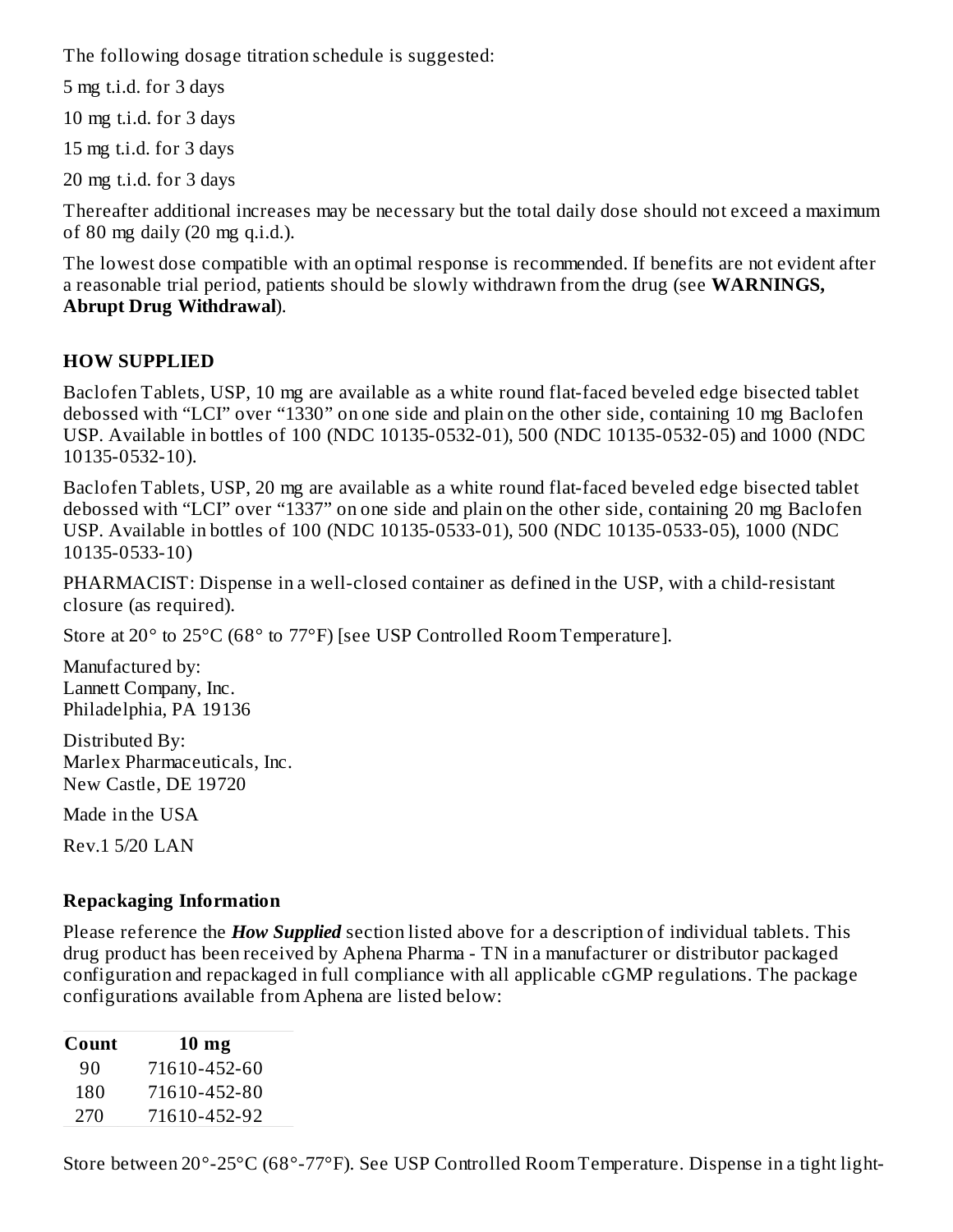resistant container as defined by USP. Keep this and all drugs out of the reach of children. Repackaged by:



Cookeville, TN 38506

20200805JH

#### **PRINCIPAL DISPLAY PANEL - 10 mg**

NDC 71610-452 - Baclofen, USP 10 mg Tablets - Rx Only



| <b>BACLOFEN</b>                                          |                         |                          |  |                                |  |  |  |  |
|----------------------------------------------------------|-------------------------|--------------------------|--|--------------------------------|--|--|--|--|
| baclofen tablet                                          |                         |                          |  |                                |  |  |  |  |
|                                                          |                         |                          |  |                                |  |  |  |  |
| <b>Product Information</b>                               |                         |                          |  |                                |  |  |  |  |
| Product Type                                             | HUMAN PRESCRIPTION DRUG | Item Code (Source)       |  | NDC:716 10-452(NDC:10 135-532) |  |  |  |  |
| <b>Route of Administration</b>                           | ORAL                    |                          |  |                                |  |  |  |  |
|                                                          |                         |                          |  |                                |  |  |  |  |
|                                                          |                         |                          |  |                                |  |  |  |  |
| <b>Active Ingredient/Active Moiety</b>                   |                         |                          |  |                                |  |  |  |  |
| <b>Ingredient Name</b>                                   |                         | <b>Basis of Strength</b> |  | Strength                       |  |  |  |  |
| BACLOFEN (UNII: H789N3FKE8) (BACLOFEN - UNII:H789N3FKE8) |                         | <b>BACLOFEN</b>          |  | $10 \text{ mg}$                |  |  |  |  |
|                                                          |                         |                          |  |                                |  |  |  |  |
|                                                          |                         |                          |  |                                |  |  |  |  |
| <b>Inactive Ingredients</b>                              |                         |                          |  |                                |  |  |  |  |
|                                                          | <b>Strength</b>         |                          |  |                                |  |  |  |  |
| CELLULOSE, MICRO CRYSTALLINE (UNII: OP1R32D61U)          |                         |                          |  |                                |  |  |  |  |